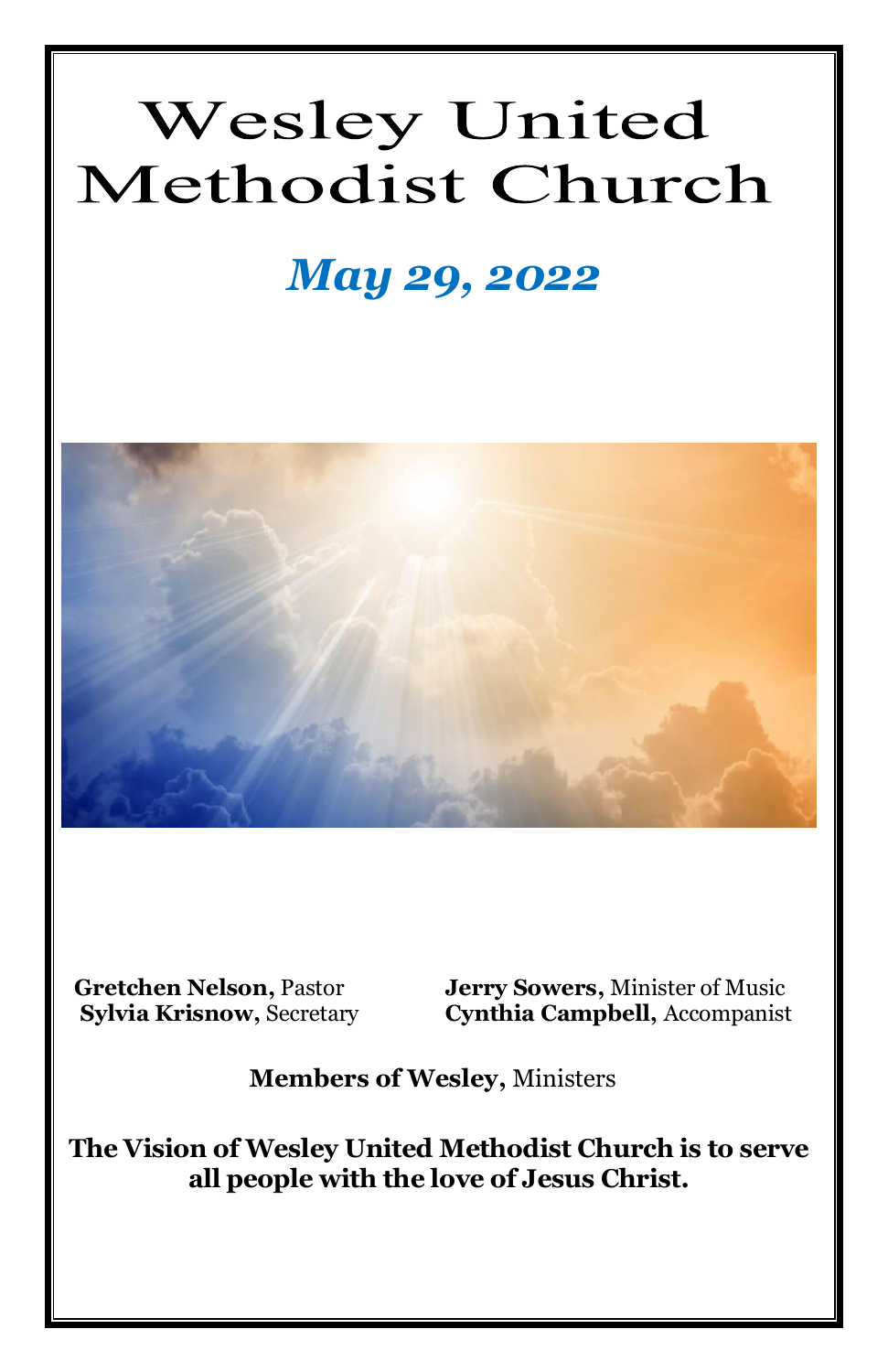#### **Order of Worship – 10:00 A.M. Service**

#### **Preparing your home and heart for Worship**

*Create a space that brings reminders of God's covenant faithfulness in resurrection. Candles. Colorful flowers. Pictures. Fill your space with visuals for the Easter season - celebrating resurrection. Ask everyone in your home for suggestions. Before the gathering time: play music, turn off devices not used for worship, start to pay attention to your breath as a gift from God. Pray.*

*Gather & spend time with God together—"Day by Day, as they spent much time together in temple, they broke bread at home and ate their food with glad and generous hearts…" Acts 2:46*

#### **Welcome and Orientation**

*Centering our attention on God's Holy Presence*

#### **Gathering Centering Music**

 *Let the music fill your hearts and spirits becoming aware of God welcoming you in love.*

#### Call to Worship **Psalm 47** UMH 781

- Leader: Clap your hands, all peoples!
- **People: Shout to God with loud songs of joy!**
- Leader: For the Lord, the Most High, is to be feared,
- **People: a great Ruler over all the earth,**
- Leader: who subdued peoples under us and nations under our feet,
- **People: who chose our heritage for us, the pride of Jacob whom God loves.**
- **Leader:** God has gone up with a shout,
- **People: the Lord with the sound of a trumpet.**
- **Leader:** Sing praises to God, sing praises!
- **People: Sing praises to our Ruler, sing praises.**
- **Leader:** For God is the Ruler of all the earth;
- **People: sing praises with a psalm!**
- **Leader:** God reigns over the nations;
- **People: God sits on his holy throne.**
- **Leader:** The princes of the peoples gather as the people of the God of Abraham.
- **People: For the shields of the earth belong to God, who is highly exalted!**

**Opening Hymn "God of the Ages" UMH 698**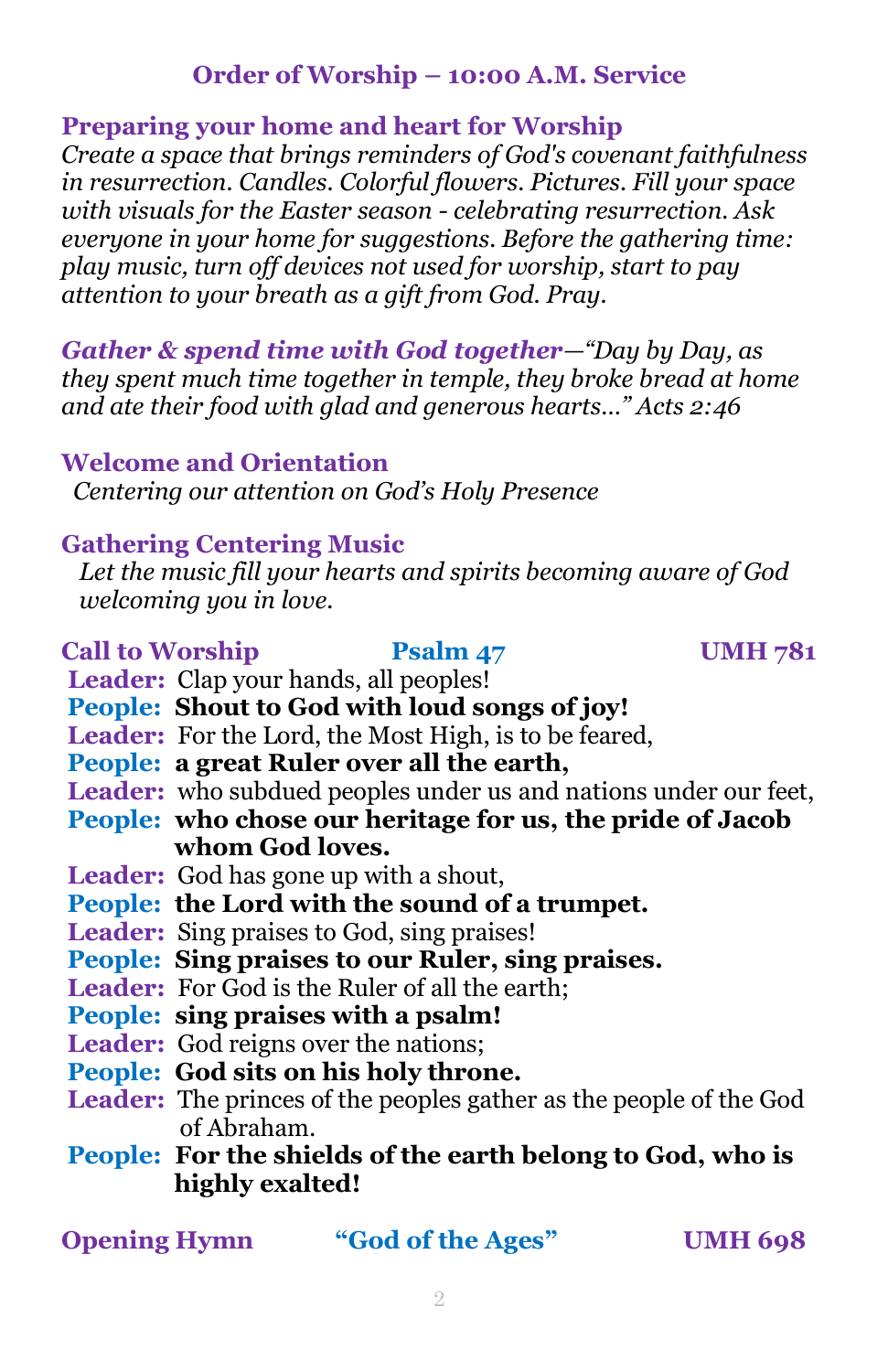[v1] God of the ages, whose almighty hand leads forth in beauty all the starry band of shining worlds in splendor through the skies, our grateful songs before thy throne arise.

[v2] Thy love divine hath led us in the past; in this free land with thee our lot is cast; be thou our ruler, guardian, guide, and stay, thy Word our law, thy paths our chosen way.

[v3] From war's alarms, from deadly pestilence, be thy strong arm our ever sure defense; thy true religion in our hearts increase; thy bounteous goodness nourish us in peace.

[v4] Refresh thy people on their toilsome way; lead us from night to never-ending day; fill all our lives with love and grace divine, and glory, laud, and praise be ever thine.

#### **Glory Sightings**

 *Witness to God's faithfulness and love in the world. You are invited to share where have you witnessed good news. Raise a hand, write in the Facebook Comments, add into Zoom Chat.*

#### **Memorial Day Prayer**

 **One:** We come before you God, not to glorify war, but to honor and celebrate those who walked into the chaos and evil that is war: **Many: those who were civilians and those who were military; those who braved the censure of society and those who gave of themselves for that society; those who survived and those who did not; those who were friends and those who were enemies.**

 **One:** None who have waded through evil, death and sorrow are untouched in body, mind or spirit; they are beloved by you, O God. **ALL: We all were affected and changed by World Wars; Military Action; Armed Conflict; the Vietnam War; the Korean Conflict; the Gulf War; Afghan War and many more, and all are in need of reflection, renewal, comfort and healing. Gracious God of restored lives, today we remember those who have been taken and lost in service. May our love with them remain strong and empower us to continue working for your peace today and always. Amen.**

**Hymn for Memorial Weekend "My Country, 'Tis of Thee" UMH 697, St 4**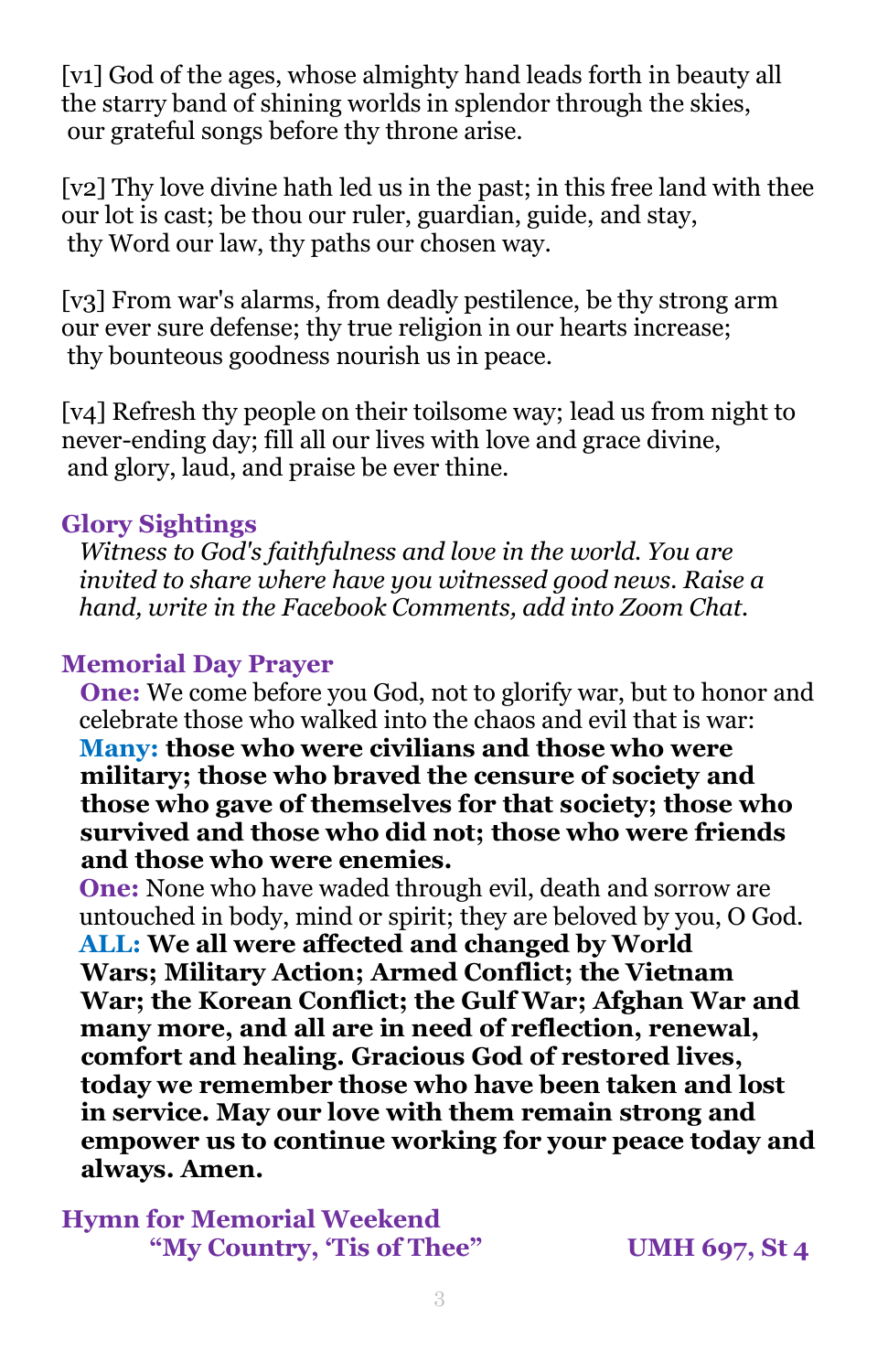[v1] My country,' tis of thee, sweet land of liberty, of thee I sing; land where my fathers died, land of the pilgrims' pride, from every mountainside let freedom ring!

[v2] My native country, thee, land of the noble free, thy name I love; I love thy rocks and rills, thy woods and templed hills; my heart with rapture thrills, like that above.

[v3] Let music swell the breeze, and ring from all the trees sweet freedom's song; let mortal tongues awake; let all that breathe partake; let rocks their silence break, the sound prolong.

[v4] Our fathers' God, to thee, author of liberty, to thee we sing; long may our land be bright with freedom's holy light; protect us by thy might, great God, our King.

#### **Proclamation & Response**

#### **Gospel Reading John 17:20-26**

<sup>20</sup> 'I ask not only on behalf of these, but also on behalf of those who will believe in me through their word, <sup>21</sup> that they may all be one. As you, Father, are in me and I am in you, may they also be in us, so that the world may believe that you have sent me. 22The glory that you have given me I have given them, so that they may be one, as we are one,  $^{23}$ I in them and you in me, that they may become completely one, so that the world may know that you have sent me and have loved them even as you have loved me. 24Father, I desire that those also, whom you have given me, may be with me where I am, to see my glory, which you have given me because you loved me before the foundation of the world.

<sup>25</sup> 'Righteous Father, the world does not know you, but I know you; and these know that you have sent me. <sup>26</sup> I made your name known to them, and I will make it known, so that the love with which you have loved me may be in them, and I in them.'

#### **Special Music**

<sup>8</sup>Do not be ashamed, then, of the testimony about our Lord or of me his prisoner, but join with me in suffering for the gospel, relying on the power of God, 9who saved us and called us with a holy calling, not according to our works but according to his own purpose and grace. This grace was given to us in Christ Jesus before the ages

#### **Epistle** Reading 2 Timothy 1:8-12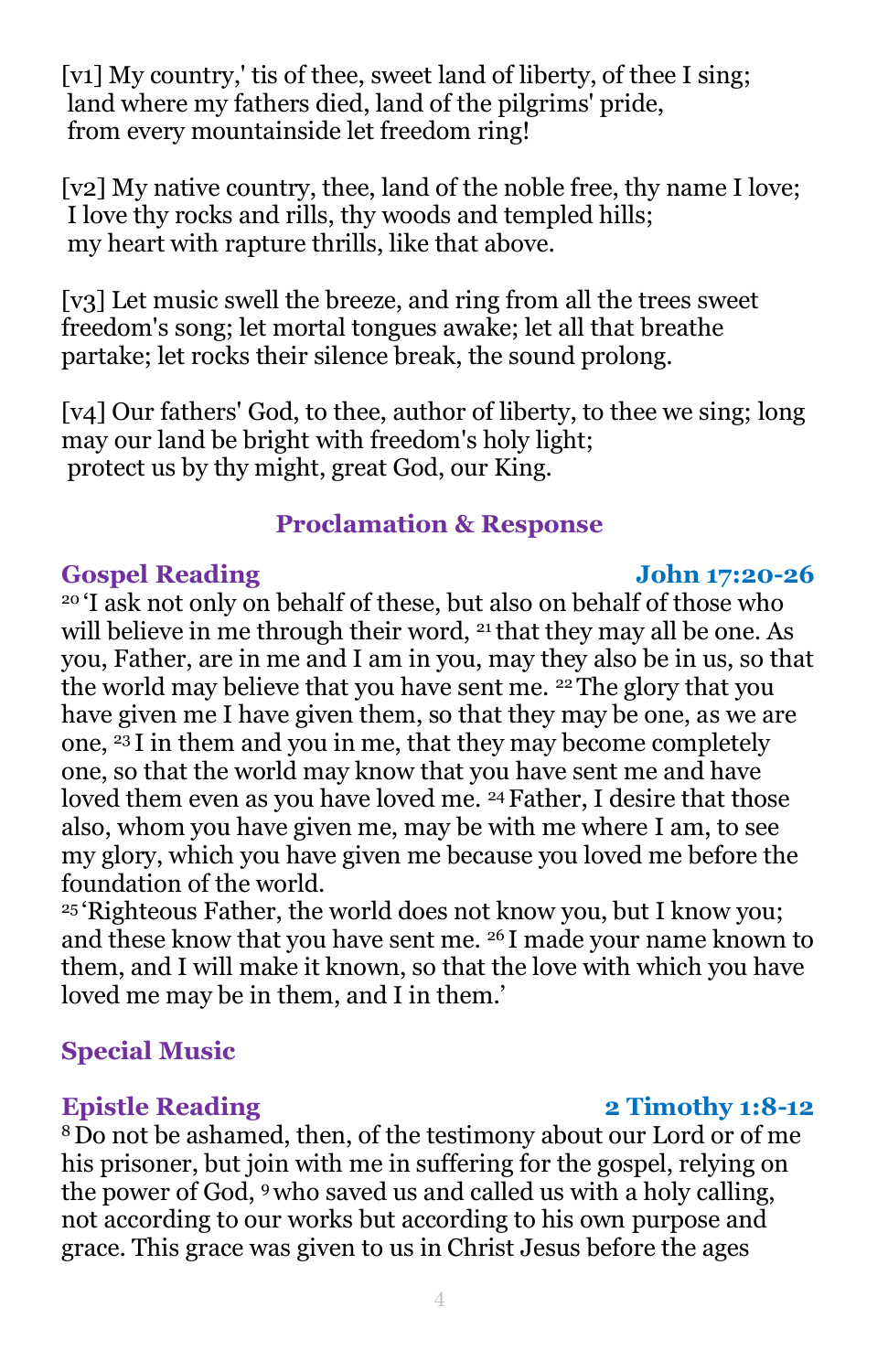began, <sup>10</sup> but it has now been revealed through the appearing of our Saviour Christ Jesus, who abolished death and brought life and immortality to light through the gospel. <sup>11</sup> For this gospel I was appointed a herald and an apostle and a teacher, <sup>12</sup> and for this reason I suffer as I do. But I am not ashamed, for I know the one in whom I have put my trust, and I am sure that he is able to guard until that day what I have entrusted to him.

### **Message Who Do You Know? Mr. Ed Guldner**

**Hymn "I Know Whom I Have Believed" UMH 714** [v1] I know not why God's wondrous grace to me he hath made known, nor why, unworthy, Christ in love redeemed me for his own. [chorus] But I know whom I have believed, and am persuaded that he is able to keep that which I've committed unto him against that day.

[v2] I know not how this saving faith to me he did impart, nor how believing in his word wrought peace within my heart. [chorus] But I know whom I have believed, and am persuaded that he is able to keep that which I've committed unto him against that day.

[v3] I know not how the Spirit moves, convincing us of sin, revealing Jesus through the word, creating faith in him. [chorus] But I know whom I have believed, and am persuaded that he is able to keep that which I've committed unto him against that day.

[v4] I know not when my Lord may come, at night or noonday fair, nor if I walk the vale with him, or meet him in the air. [chorus] But I know whom I have believed, and am persuaded that he is able to keep that which I've committed unto him against that day.

#### **Faith Response The World Methodist Social Affirmation UMH 886**

Leader: We believe in God, creator of the world and of all people; and in Jesus Christ, incarnate among us, who died and rose again; and in the Holy Spirit, present with us to guide, strengthen, and comfort.

### **People: We believe; God, help our unbelief.**

**Leader:** We rejoice in every sign of God's Kingdom; in the upholding of human dignity and community; in every expression of love, justice and reconciliation; in each act of self-giving on behalf of others; in the abundance of God's gifts entrusted to us that all may have enough; in all responsible use of the earth's resources.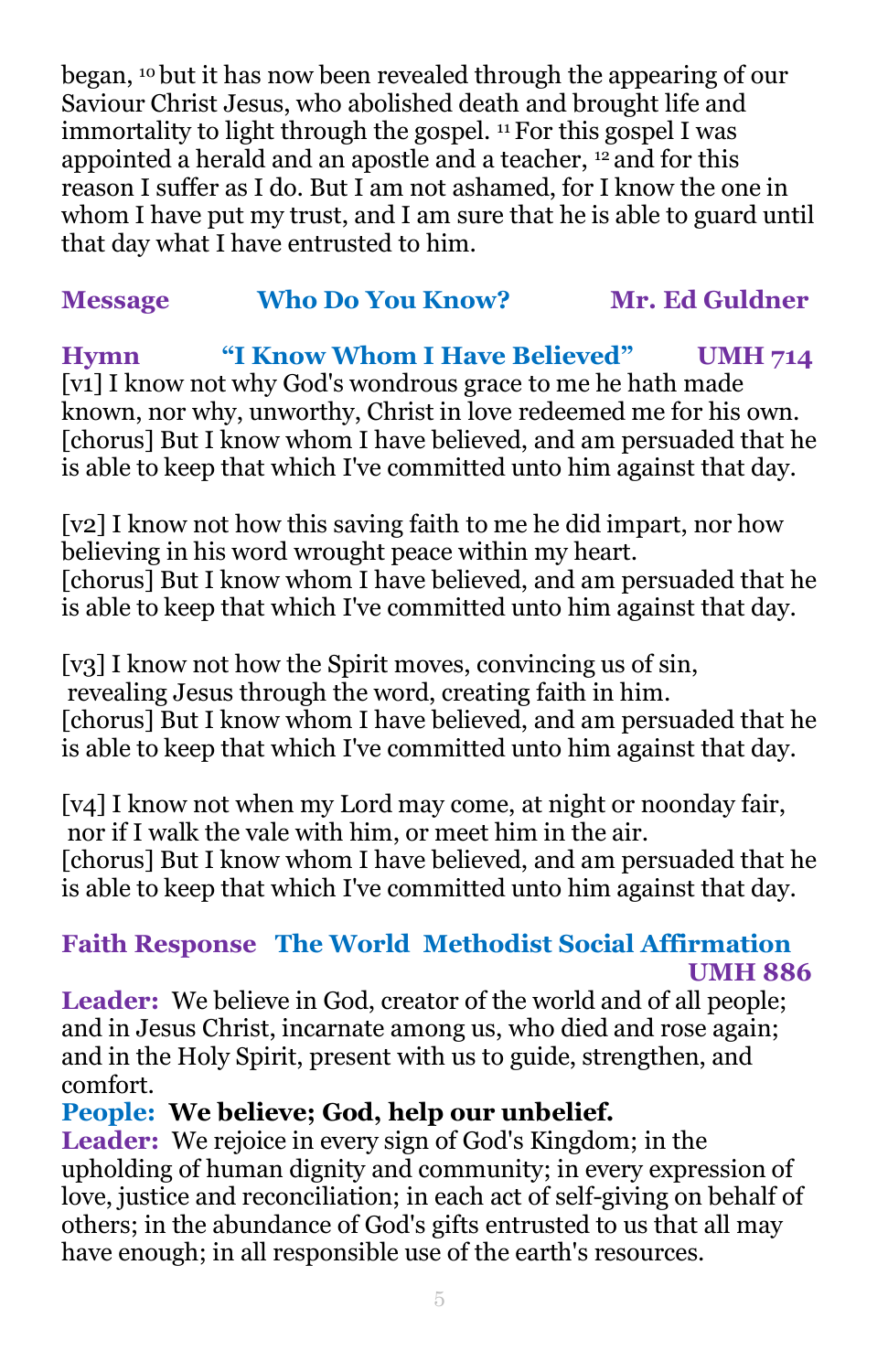### **People: Glory be to God on high; and on earth, be peace.**

Leader: We confess our sin, individual and collective, by silence or action: through the violation of human dignity based on race, class, age, sex, nation, or faith; through the exploitation of people because of greed and indifference through the misuse of power in personal, communal, national, and international life; through the search for security by those military and economic forces that threaten human existence; through the abuse of technology which endangers the earth and all life upon it.

#### **People: Lord, have mercy; Christ, have mercy; Lord, have mercy.**

**Leader:** We commit ourselves individually and as a community to the way of Christ: to take up the cross; to seek abundant life for all humanity; to struggle for peace with justice and freedom; to risk ourselves in faith, hope, and love, praying that God's kingdom may come.

#### **People: The kingdom come on earth as it is in heaven. Amen.**

#### **Offering**

 *Giving is a spiritual practice of our faith. Sharing God's Good News through mission and ministry together through your covenant tithe, pledge, and offering with God. Consider healthy ways to be in service with your gifts and skills.*

#### **Musical Offering**

*During this musical act of praise, you are encouraged to praise God with your gifts. Wherever you are -- lift up your hands, sway, dance, let the spirit of God move you. (on screen or off).*

#### **Doxology**

 **Praise God, from whom all blessings flow; Praise God, all creatures here below; Alleluia! Alleluia! Praise God, the source of all our gifts! Praise Jesus Christ, whose power uplifts! Praise the Spirit, Holy Spirit! Alleluia! Alleluia! Alleluia!**

#### **Break Open Our Hearts with Prayer**

 *As we share in prayer today you are encouraged to pray aloud your joys and concerns. Complete your prayer with "Lord, in your mercy" and all the people respond "Hear our prayer". Write your prayers in the Chat or Comment feed. Also please email them to the church office so the Prayer Team may continue to pray with you during the week.*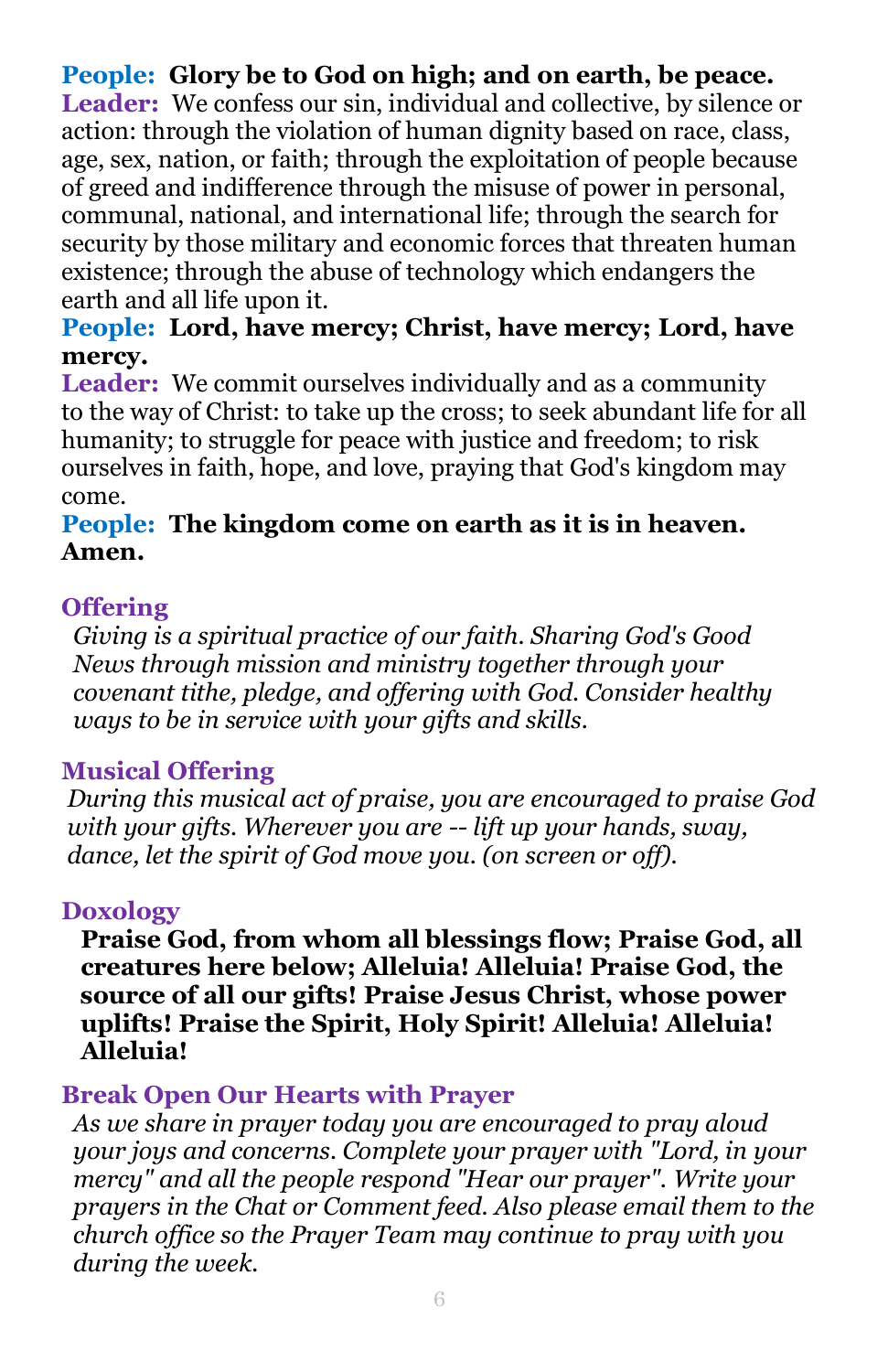#### **The Lord's Prayer**

**Our Father, who art in heaven, hallowed be thy name. Thy kingdom come thy will be done on earth as it is in heaven. Give us this day our daily bread. And forgive us our trespasses as we forgive those who trespass against us. And lead us not into temptation, but deliver us from evil. For thine is the kingdom, and the power, and the glory forever. Amen.**

#### **Sharing Christ's Peace**

 *Cross your arms or press hands together at your heart, bow to one another while keeping eye contact. Offer this or similar greeting: "The Christ in me greets the Christ in you. Peace." Use your social media and texts to send Christ's peace out into the world.*

#### **Praise God!**

#### **Hymn of Praise "The Battle Hymn of the Republic" UMH 717**

[v1] Mine eyes have seen the glory of the coming of the Lord; he is trampling out the vintage where the grapes of wrath are stored; he hath loosed the fateful lightning of his terrible swift sword; his truth is marching on. Glory, glory, hallelujah! Glory, glory, hallelujah! Glory, glory, hallelujah! His truth is marching on.

[v2] I have seen him in the watchfires of a hundred circling camps, they have builded him an altar in the evening dews and damps; I can read his righteous sentence by the dim and flaring lamps; his day is marching on. Glory, glory, hallelujah! Glory, glory, hallelujah! Glory, glory, hallelujah! His truth is marching on.

[v<sub>3</sub>] He has sounded forth the trumpet that shall never call retreat; he is sifting out the hearts of men before his judgment seat; O be swift, my soul, to answer him; be jubilant, my feet! Our God is marching on. Glory, glory, hallelujah! Glory, glory, hallelujah! Glory, glory, hallelujah! His truth is marching on.

[v4] In the beauty of the lilies Christ was born across the sea, with a glory in his bosom that transfigures you and me; as he died to make men holy, let us die to make men free, while God is marching on. Glory, glory, hallelujah! Glory, glory, hallelujah! Glory, glory, hallelujah! His truth is marching on.

[v5] He is coming like the glory of the morning on the wave, he is wisdom to the mighty, he is honor to the brave; so the world shall be his footstool, and the soul of wrong his slave. Our God is marching on. Glory, glory, hallelujah! Glory, glory, hallelujah! Glory, glory, hallelujah! His truth is marching on.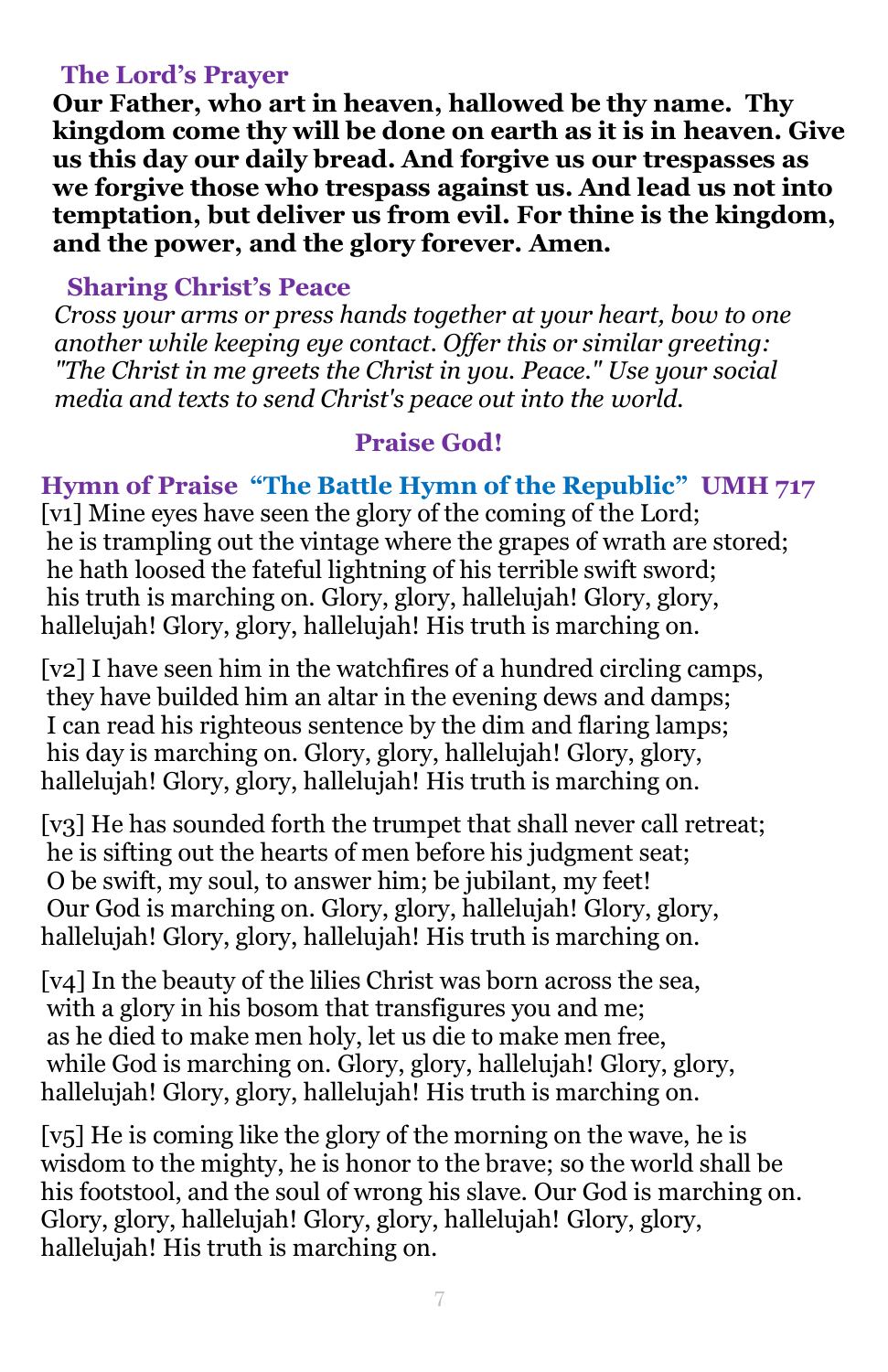## **Blessing and Commission**

#### **Announcements/Action Steps**

 *How shall we live as disciples this week? Highlights from the bulletin, newsletter, website, and emails. Please take time to read them all throughout the week for discipleship opportunities. [www.hamptonwesley.org](about:blank)*

**Singing and Sending**

### **Fellowship in the Fellowship Hall**

#### **Prayers and liturgies today:**

https://sites.google.com/site/lisasliturgies/home/miscellaneousthemes/remembrance-healing-2003

"From A Worship Service of Remembrance and Healing, conceived and written by Lisa Frenz 2003 Copyright: Public Domain." United Methodist Book of Worship.

ALL Images can be found courtesy of Vanderbilt Divinity Library. [https://lectionary.library.vanderbilt.edu.](about:blank) *All Music used within CCLI#752546*



**The flowers are given to the Glory of God** by Clyde and Nancy Gumbert in celebration of their 27<sup>th</sup> Anniversary.

#### **Remember in our Prayers**

**Concerns:** Dave Bisacre, Pete Stone, Hagan Lineberry, Deb, Wayne and Judy, Carolyn Ellington, Jackie Phillips, Frank Fishburn, Jeremy Knight, Sam, Wanda, Robin Welch, Charlie, Ben Stanley, Erik and Ian Waters, DeJohn, Marion Stone, Bill Lauder, Craig Savage, Baby Grayson, Todd Stern, Jonnie Sowers, Jeff and Laura Moore, Barbie Holland, John Miller, Nancy Companion, Jeff Birdsall, Sheree Yoder, Joseph Gilday, Bridget Norris, Lucy Stowe, Betsy Pinder, Mason Allen, Kath, Kenny Crocker, Eli Sweeney, Don and Pat Brookman, Mike Mee, Patty Bumgarner, Crystal Radford, Grace Burnell, Freta Lamb, Joella, Abby, Bill Mee, Zach Perkins, Caleb Coates, Zeb Cope, Karen Bowers, Nina Winfree, Susan Nichols, Buddy Carlisle.

**Other Concerns:** The Coronavirus; the tragedies occurring in our country and around the world; police officers and first responders; all who are grieving; our seniors; our church and the United Methodist Church; recovery from addiction; young adults needing a closer walk with Christ; those awaiting test results; healing for those in pain.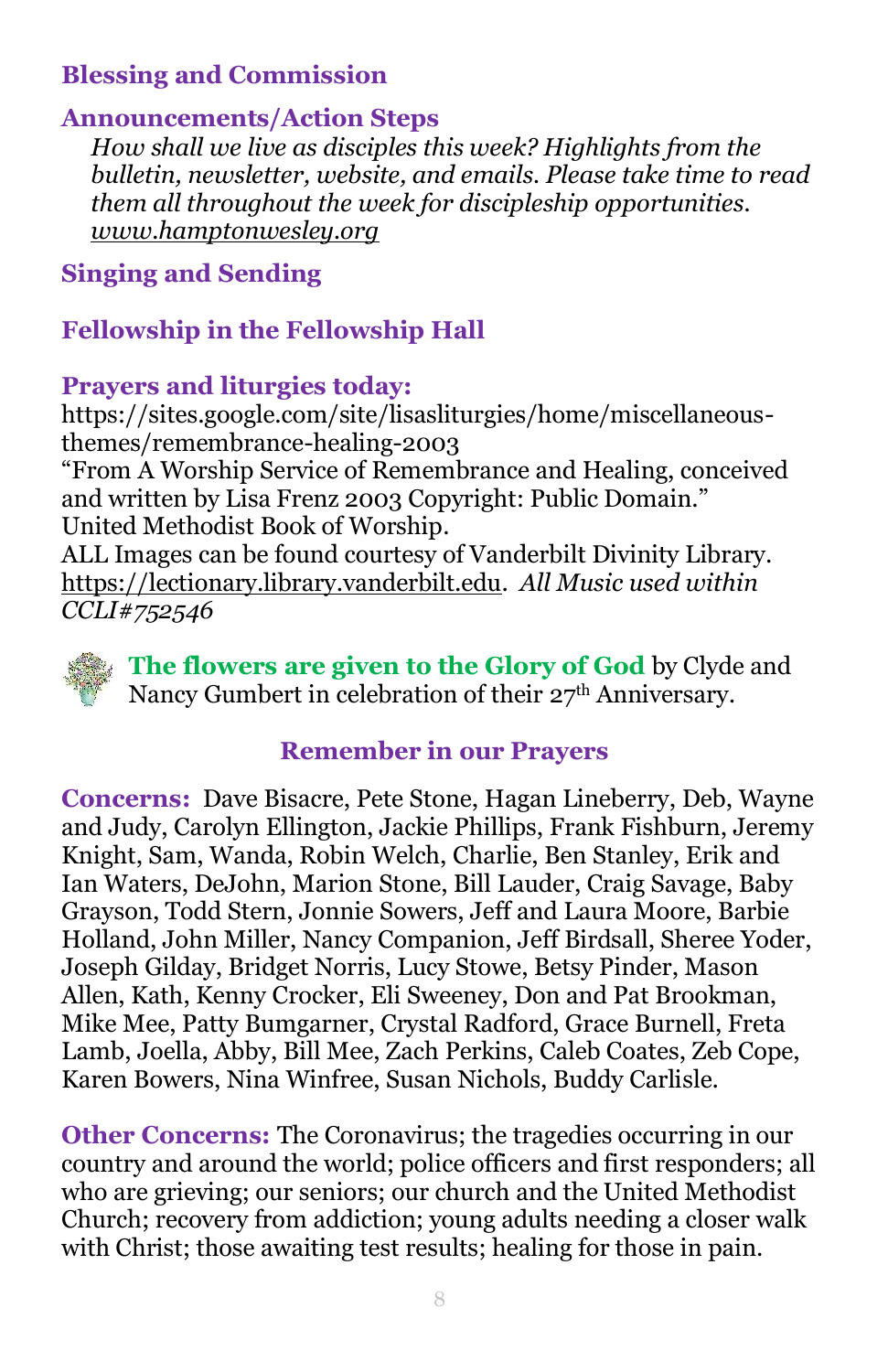**Nation and World:** Our nation, leaders, military, deployed troops and their families.

**Ecumenical Prayer Cycle:** Angola, Mozambique

 **Birthdays/Anniversaries: 05/29** Charlie/Becky Morris (1966);  **05/30** Dale/Kathy Stumpf (1987); **05/31** Rosemary Adriany;  **06/02** Debbie Coccimiglio; **06/03** Ed/Marian Guldner (1967);

#### **Announcements**

**Welcome our own Ed Guldner** as he delivers the message while I spend time away on vacation. Deep thanks to Donna Turley for guiding worship as our liturgist today.~Pastor Gretchen

**Pentecost is Sunday, June 5<sup>th</sup>.** Wear colors of red, orange, yellow!

**Mary Levin Bible Study/United Women in Faith Salad Supper:** Wednesday, June 8, 6:30 PM, at Carol Hale's home. All are welcome! Please bring a salad and/or dessert to share.

**Father's Day Carnations:** There is a sign-up sheet on the bulletin board for Father's Day Carnations. They cos \$1.00 each. Please sign up, Email, or call the church office with how many red and/or white carnations you would like. Contact person: Sylvia Krisnow

 **Scriptures for 5 June:** Acts 2:1-21; Psalm 104; Romans 8:14-17; John 14:8-17

| As of 29 May 2022 |                                                |  |  |  |
|-------------------|------------------------------------------------|--|--|--|
| 29                | 9:00 AM Sunday School                          |  |  |  |
|                   | 10:00 AM Worship Service - In-Person, Zoom and |  |  |  |
|                   | <b>Facebook</b>                                |  |  |  |
| 30                | <b>Memorial Day</b>                            |  |  |  |
| 31                | $9:30 AM$ Chair Yoga - *FH                     |  |  |  |
|                   | 6:30 PM NA Meeting $-$ *FH                     |  |  |  |
|                   | 7:00 PM SAA Meeting – Double Classroom         |  |  |  |
| 01                | 6:30 PM AA Meeting - *FH                       |  |  |  |
| 02 <sub>2</sub>   | 9:30 AM Chair Yoga                             |  |  |  |
|                   | 5:45 PM Men's Bible Study - Double Classroom   |  |  |  |
|                   | $6:00$ PM Girl Scouts - $*FH$                  |  |  |  |
|                   | 7:00 PM Choir Practice                         |  |  |  |
| 03                |                                                |  |  |  |
| 04                |                                                |  |  |  |
| 05                | 9:00 AM Sunday School                          |  |  |  |
|                   | 10:00 AM Worship Service – In-Person, Zoom or  |  |  |  |
|                   | <b>Facebook</b>                                |  |  |  |
|                   |                                                |  |  |  |

**\*FH=Fellowship Hall**